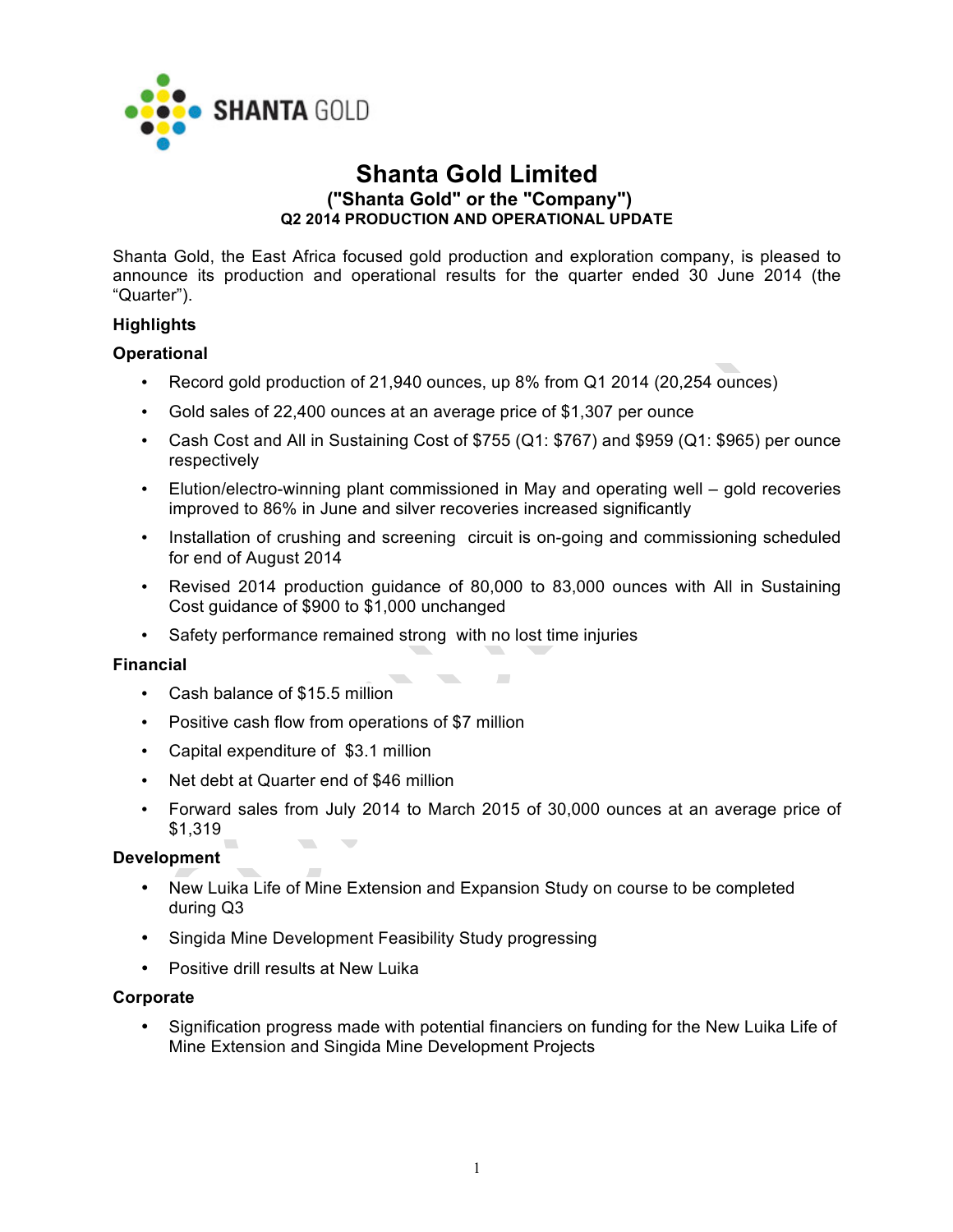

### **Mike Houston, CEO, commented:**

"I am pleased with both our production and cost performance for the Quarter. The benefits of the elution/electro winning plant are already apparent even at this early stage and with the commissioning of the new crushing/screening circuit the Company will have a robust plant that can cope with future throughput increases enabling us to change our guidance for gold production to between 80,000 and 83,000 ounces for the full year.

Good progress has been made on the development front with management focusing on progression of the New Luika Life of Mine extension and Singida projects in a manner that will deliver value for shareholders while not compromising our financial stability."

#### **Conference Call**

Shanta Gold will be hosting a conference call for analysts at 9.00am to discuss the announcement, please find details below:

**Time & Date:** 9.00am - 21 July 2014

**Dial-In:** +44 (0) 1452 569393

**Passcode:** Shanta Gold

#### **Operational**

Production Summary

|                      | Q2 2014 | Q1 2014 | Q4 2013 | Q3 2013 |
|----------------------|---------|---------|---------|---------|
|                      |         |         |         |         |
| Tonnes ore milled    | 140,856 | 132,198 | 117,278 | 114,130 |
| Grade (g/t)          | 5.03    | 5.40    | 6.30    | 5.95    |
| Recovery (%)         | 85      | 85      | 86      | 91      |
| Gold (ounces)        |         |         |         |         |
| Production           | 21,940  | 20,254  | 19,581  | 18,894  |
| Sales                | 22,400  | 22,059  | 18,800  | 19,235  |
| <b>Realised Gold</b> |         |         |         |         |
| price(US\$)          | 1,307   | 1,297   | 1,320   | 1,366   |
|                      |         |         |         |         |

Gold production of 21,940 ounces was 8% up on the previous quarter. This included the recovery of approximately 2,500 ounces from the circuit following the dismantling of the incineration equipment and the reduction in gold in the Carbon in Leach (CIL) circuit with the introduction of the elution/electro-winning plant.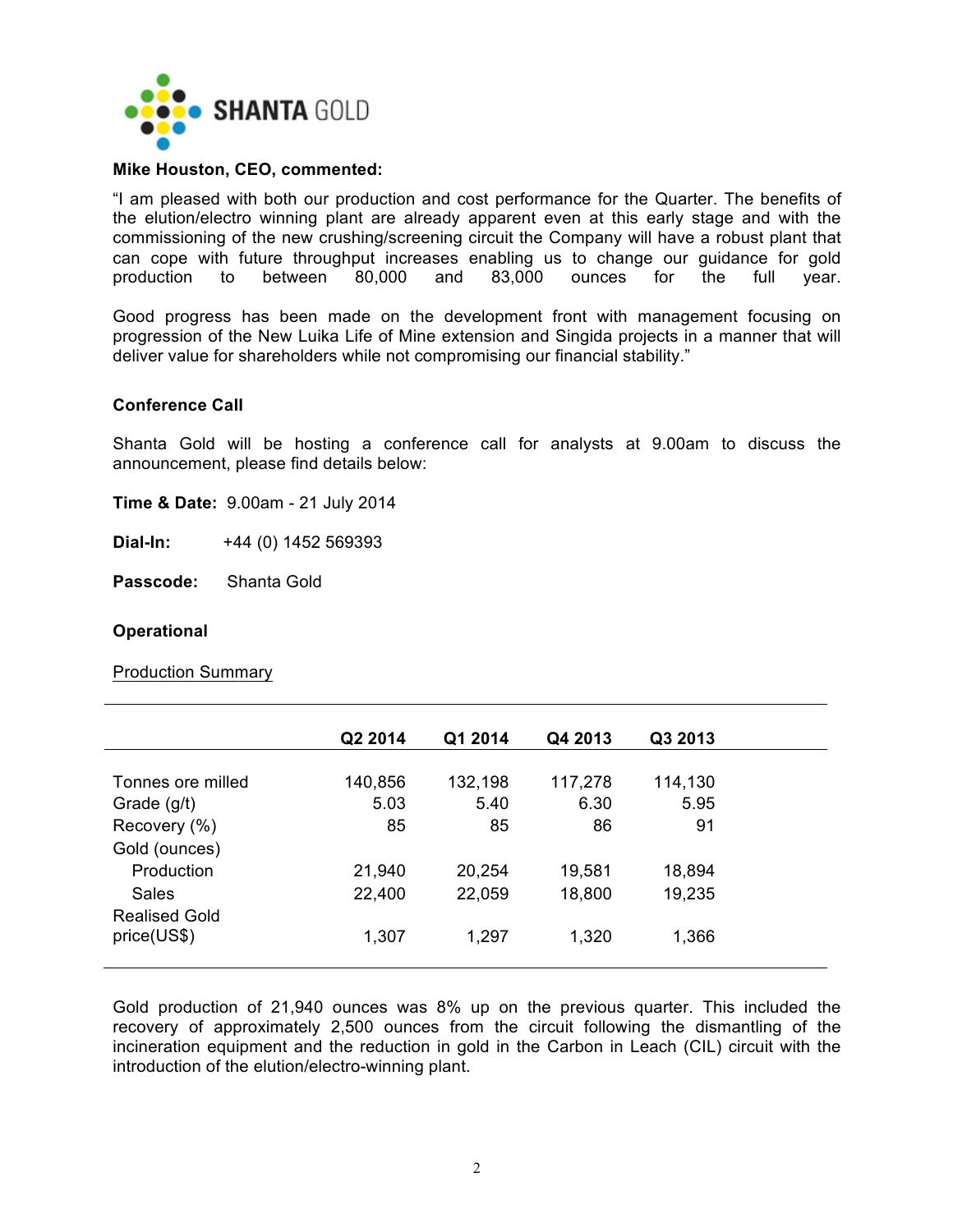

The lower grade is a reflection of the mix of ore from the two pits and with higher than planned milled tonnes, the usage of lower grade ore from the stockpile. Plant recovery was largely affected by higher milled volumes creating shorter leach residence time. With the commissioning of the elution plant we saw an improvement to 86% in gold recovery and silver production tripled to 10,733 ounces in the month of June. Going into the second half of the year, we expect further improvements in the recovery of both gold and silver but at the higher milled volumes it will be necessary to also increase CIL capacity if we are to achieve the targeted 89% recovery.

The 2014 production guidance has been revised to 80,000 to 83,000 ounces.

The Company successfully started the Bauhinia Creek development pushback in the Quarter under review. The voids created by the earlier colonial miners at the Luika pit is making the early phase mining of this pit more challenging than was anticipated.

## Plant Upgrade

The elution/electro winning plant was commissioned in late May 2014. This has resulted in an improvement in gold recovery for the latter part of the Quarter and a very material improvement in the recovery of silver as previously reported. The installation of the crushing/screening plant is in progress and is now expected to be commissioned by the end of August 2014 with an expected further reduction in cash costs thereafter.

Power costs – Heavy Fuel Oil (HFO) conversion

The company converted to HFO in April 2014 and although there were a number of teething issues, as of June 2014, the mine was operating at 86% HFO. Diesel generators were kept as back up whilst the HFO process was fully tested. The energy cost per kWh at current levels has dropped by 18% and further improvements are expected as we move to close to 100% HFO usage.

The company continues to look at alternative power options and of immediate interest is the use of more efficient low speed HFO generators which could have a material impact on power costs .The Company has, on a rental basis, installed a small solar power plant to fully test the potential of this process under local conditions.

### Safety, Health and Environment

Safety performance has remained strong with no lost time injuries recorded during the Quarter.

## **Financial**

A total of 22,400 ounces, including fulfilment of forward sales commitments, were sold during the Quarter at an average price of \$1,307.

As at 30 June, the Company had sold forward to March 2015, of 30,000 ounces at an average price of \$1,319. The Company does not have a long term policy to hedge but a prudent hedging strategy is being followed during this period of debt servicing.

Cost control remained a key focus area helped by the higher production and consequently the "Cash Cost" (Note 1) per ounce was \$755 and "All in Sustaining Cost" (AISC) (Note 2) at \$959 per ounce, were both marginally lower than the previous Quarter.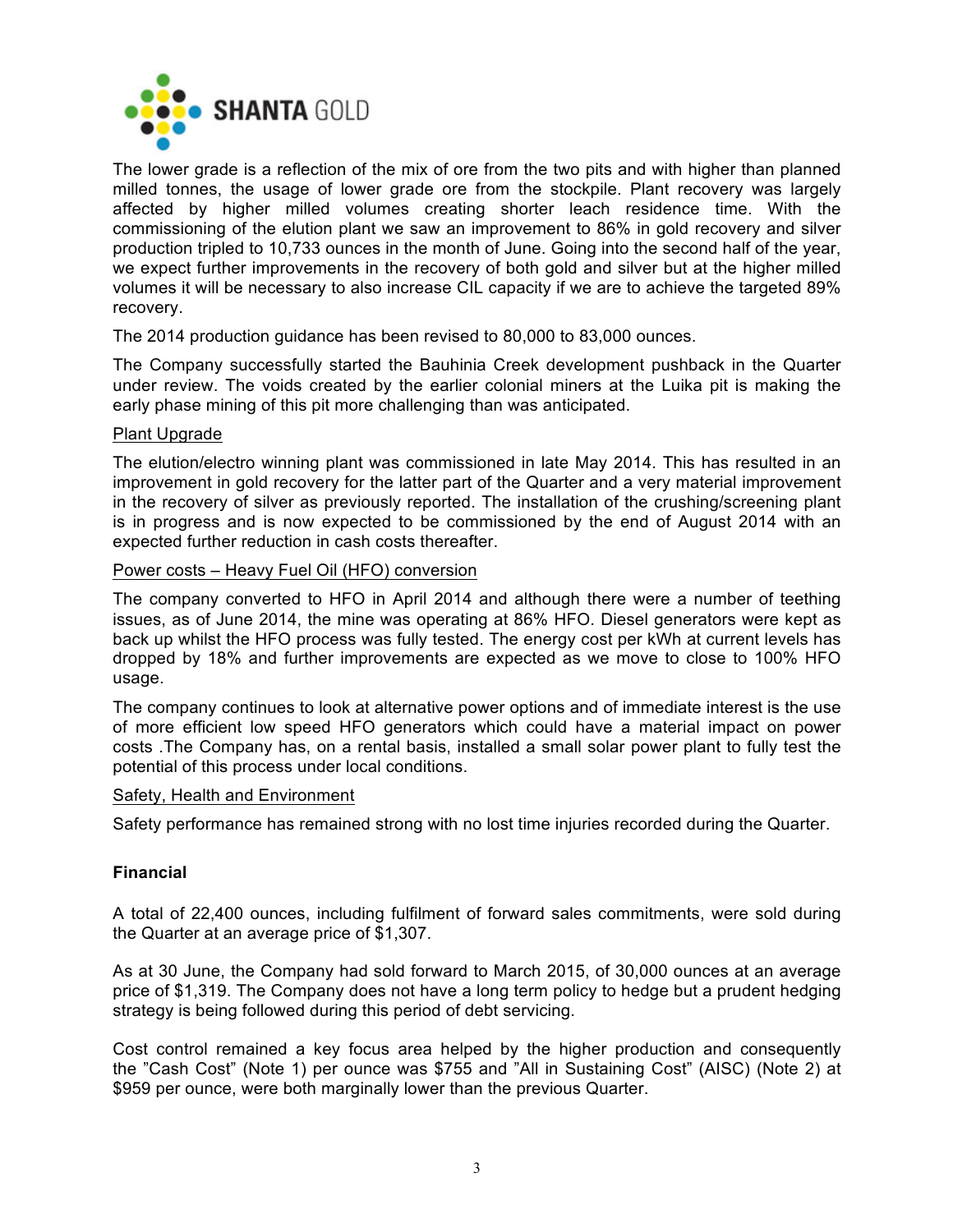

Cash generation in the Quarter was satisfactory with \$8 million generated from operations. This was applied to fund capital expenditure of \$3.1 million, loan repayments of \$2.8 million and interest payments of \$1.6 million. Net debt at Quarter end amounted to \$46 million, including the \$25 million Convertible Loan Notes redeemable in 2017. The cash balance at Quarter end amounted to \$15.5 million. During the first half of 2014, the Company paid off \$5.6 million of its primary loan.

Note 1: Cash Cost - Back of mine operating and administrative costs excluding royalty

Note 2: AISC - Cash cost plus royalty, stay in business capital expenditure, interest and G & A

### **Development**

### New Luika Life of Mine and Expansion Project

This remains the Company's priority project and is progressing well. The main areas of focus are:

- a drilling program to further upgrade the underground resource is progressing well with +/- 2,906 metres drilled during June and first half of July. Encouraging sections of mineralisation have been encountered at Luika and Bauhinia Creek with assay results expected to be published during Q3 2014;
- the underground mine design and capital expenditure and operating cost parameters;
- the evaluation and finalisation of the open pit designs for Bauhinia Creek, Luika and the smaller satellite pits;
- the plant upgrade which involves a  $3<sup>rd</sup>$  mill, an increased CIL tankage plus a circuit to recover the high grade tailings.
- Evaluation of longer term water supply to meet LOM needs.

The early indications are encouraging with a potential of 20-25% increase in gold production and an increase in life of mine from the original five years to life in excess of eight years. With New Luika centered in what is highly prospective ground, the Company is confident that it will continue to discover resources both in the current mining license (as shown by the Ilunga drilling results outlined below) or within an economic trucking distance from the processing plant.

### Singida

Singida remains an important project and good progress is being made on the feasibility study. It is at this juncture thought that this project will be deferred to first allow the relocation exercise to be completed and also to establish if the mine life can be extended. Key areas of focus include:

• The relocation has progressed well with the mine foot print approved and the Company now entering into negotiations with the authorities on the movement of 15 households;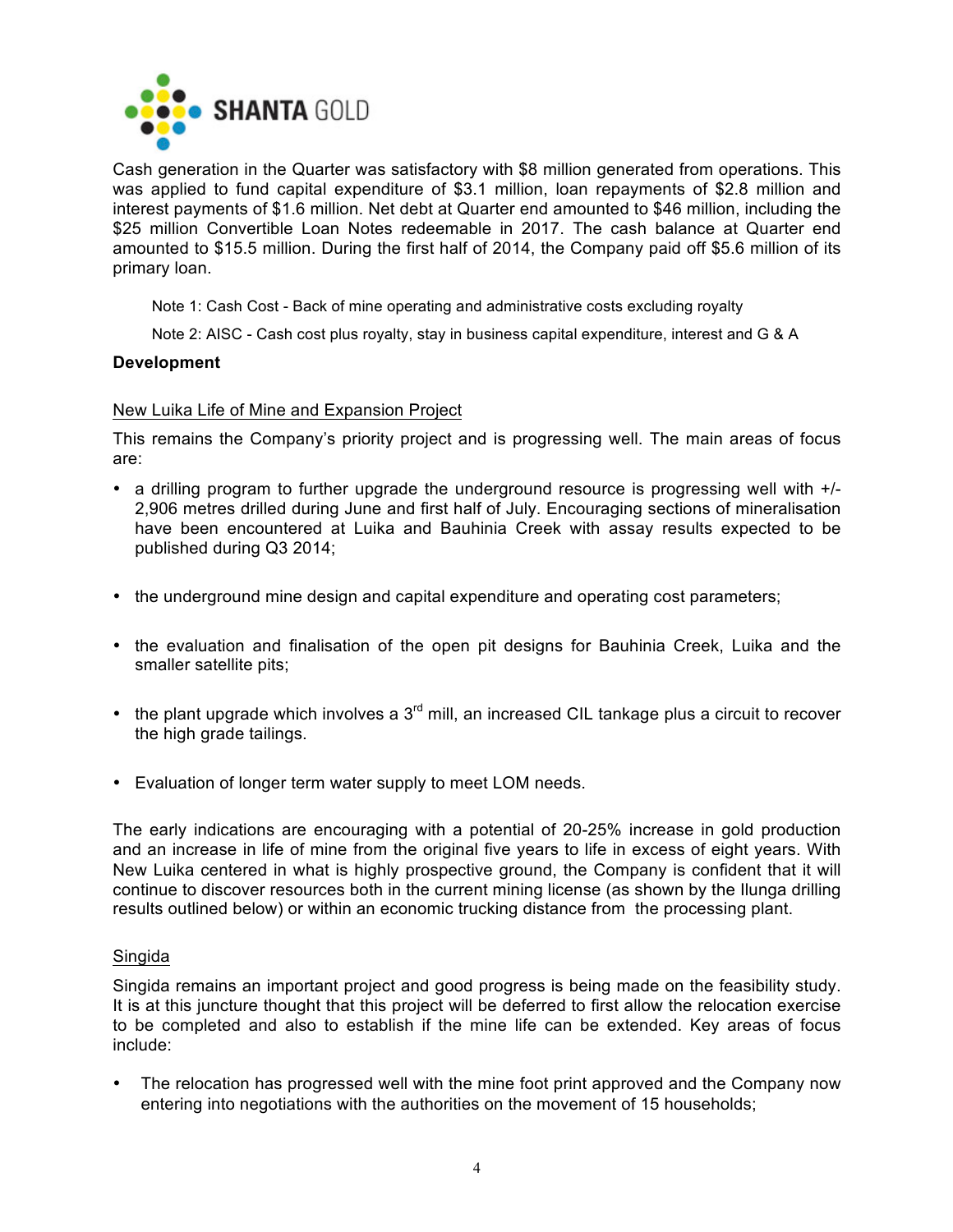

- Evaluation of the current resource was completed in 2009 and is based on standards stipulated in JORC Code (2004 edition). The Company is in the process of making the Singida Resource compliant with the current 2012 edition of the JORC code, in line with all of New Luika Resource;
- With a large near surface tonnage of lower grade material not in the mine plan, management is testing the suitability of this ore for heap leaching;
- The water supply situation has improved significantly with high volume boreholes found but more work is needed to accurately measure the sustainable capacity;
- The plant design has been completed and is being reviewed.

## **Exploration**

The Company has continued to focus on upgrading the on-mine resource with encouraging results.

#### Luika

Four Reverse Circulation (RC) holes were drilled in the South Western extreme of the ore body. Although all four holes intersected the mineralised Luika structure, mineralisation was disappointing and confirmed the South Western limit of the Luika ore body.

In addition, three diamond drill holes were targeted to intersect the high grade inferred block model +/- 200 metres to upgrade the resource to an indicated category. Hole CSD 049 intersected mineralisation and quartz veining of 8.5 metres down the hole at 200 metres below surface. Hole CSD050 intersected mineralisation and quartz veining of 8.0 metres down the hole at 240 metres below surface. Hole CSD051 intersected mineralisation and quartz veining of 6.0 meters down the hole at 290 metres below surface. This deeper hole suggests that this high grade ore body is potentially open at depth. The core for these holes is currently being prepared for assaying with an independent geotechnical review as part of the process to assist in the underground mining data base.

### Bauhinia Creek

Four diamond drill holes were planned of which three were targeted to intersect the inferred block model to upgrade resource to indicated category. Hole CSD053 hit a 'fault loss' and CSD054 had 3 metres of mineralisation and quartz veining at 310 metres below surface. The 3<sup>rd</sup> hole, CSD055, will be completed shortly.

Hole CSD052 was drilled to test the ore plunge to west and at depth and intersected 2 metres of mineralisation and quartz veins at 350 metres below surface.

The core for these holes is currently being prepared for assaying and an independent geotechnical review is being undertaken as part of the process to assist in the underground mining data base.

Ilunga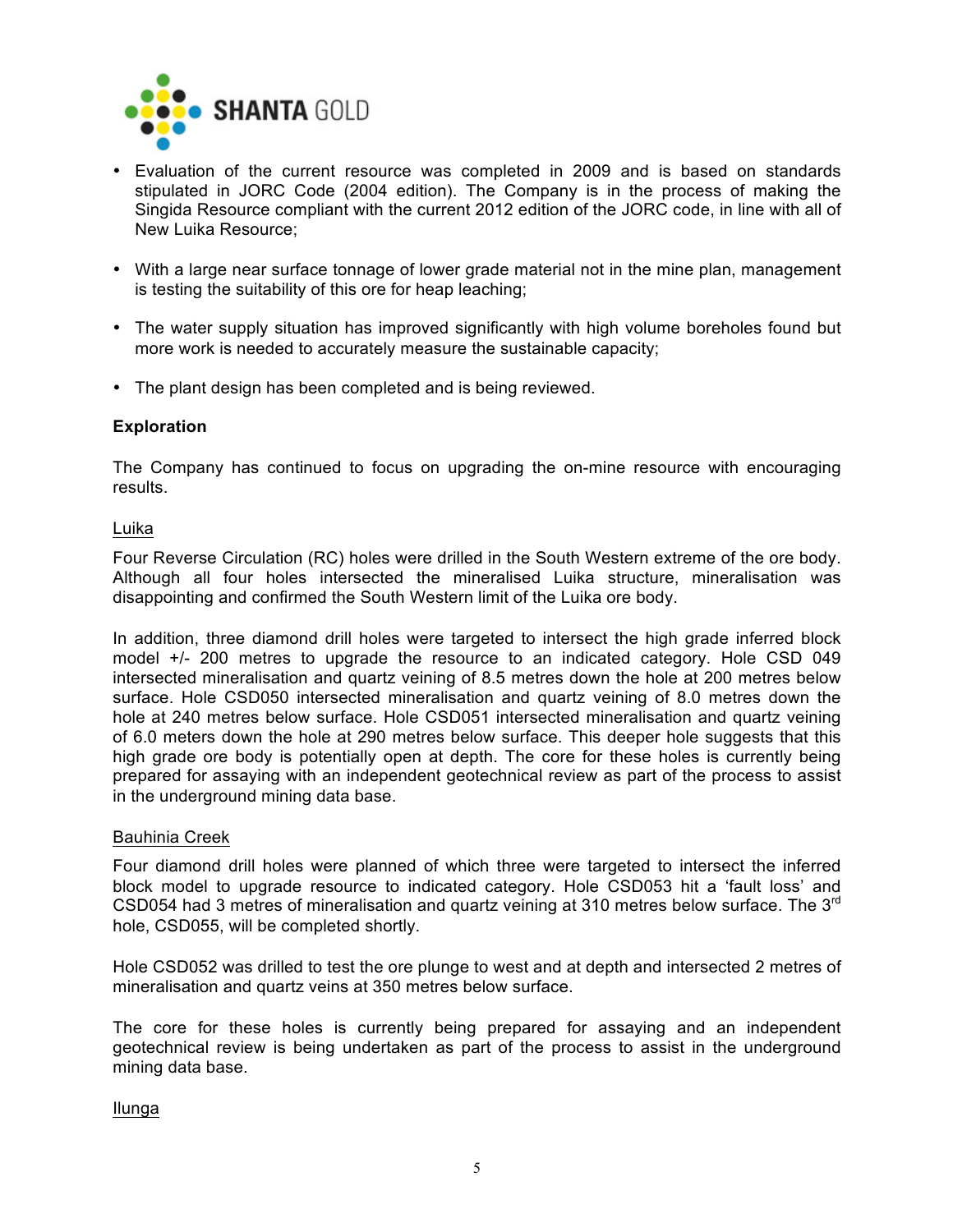

This target is a brittle ductile deformation similar to Bauhinia Creek and had been drilled earlier to a depth of 40 metres and demonstrated a higher grade profile as it plunged in a westerly direction.

Four new exploratory RC holes were drilled to 80 metres vertical to test continuity down dip and test the plunge to the west. Hole CSR394 which was directly under the higher grade block model intersected 1 metre at 2.05 g/t and 5 metres at 0.48 g/t at 80 metres depth. Hole CSR395 drilled to 80meters vertical and 50 meters west had 2 metres at 1.46 g/t and 7 metres at 2.08 g/t. Hole CSR 396 drilled to 80 metres vertical and 100 metres west had 2 metres at 0.78 g/t and 6 metres at 8.74 g/t. Hole CSR397 drilled to 80 metres vertical and 150 metres west interesected2 metres at 2.67 g/t and 5 meters at 5.9 g/t. All of these holes are outside of the existing Ilunga block model and have demonstrated that the ore body is open at depth and that there is a plunge to the west with exciting grades.

The Company is currently planning a drilling program to test the extension of the ore body to the west and at depth.

The Company continues with its regional exploration with encouraging targets being developed close to the New Luika operation and intends to drill test certain of these in the second half of the year

### **Corporate**

### Funding

In tandem with the Bankable Feasibility Studies, discussions have been on-going with potential financiers on raising funds required to implement both the New Luika Life of Mine extension and Singida Mine Development Projects. These discussions have been positive and are expected to be concluded during Q4 2014.

**Enquiries: Shanta Gold Limited**  Tel: +255 (0) 22 2601 829 Mike Houston / Patrick Maseva-Shayawabaya

#### **Nominated Adviser and Joint Broker**

Peel Hunt LLP Tel: + 44 (0)20 7418 8900 Matthew Armitt / Ross Allister

**Joint Broker** GMP Securities Europe LLP Tel: + 44 (0)20 7647 2800 Richard Greenfield / Alexandra Carse

#### **Financial Public Relations**

FTI Consulting Oliver Winters/Sara Powell Tel: +44 20 7269 7100